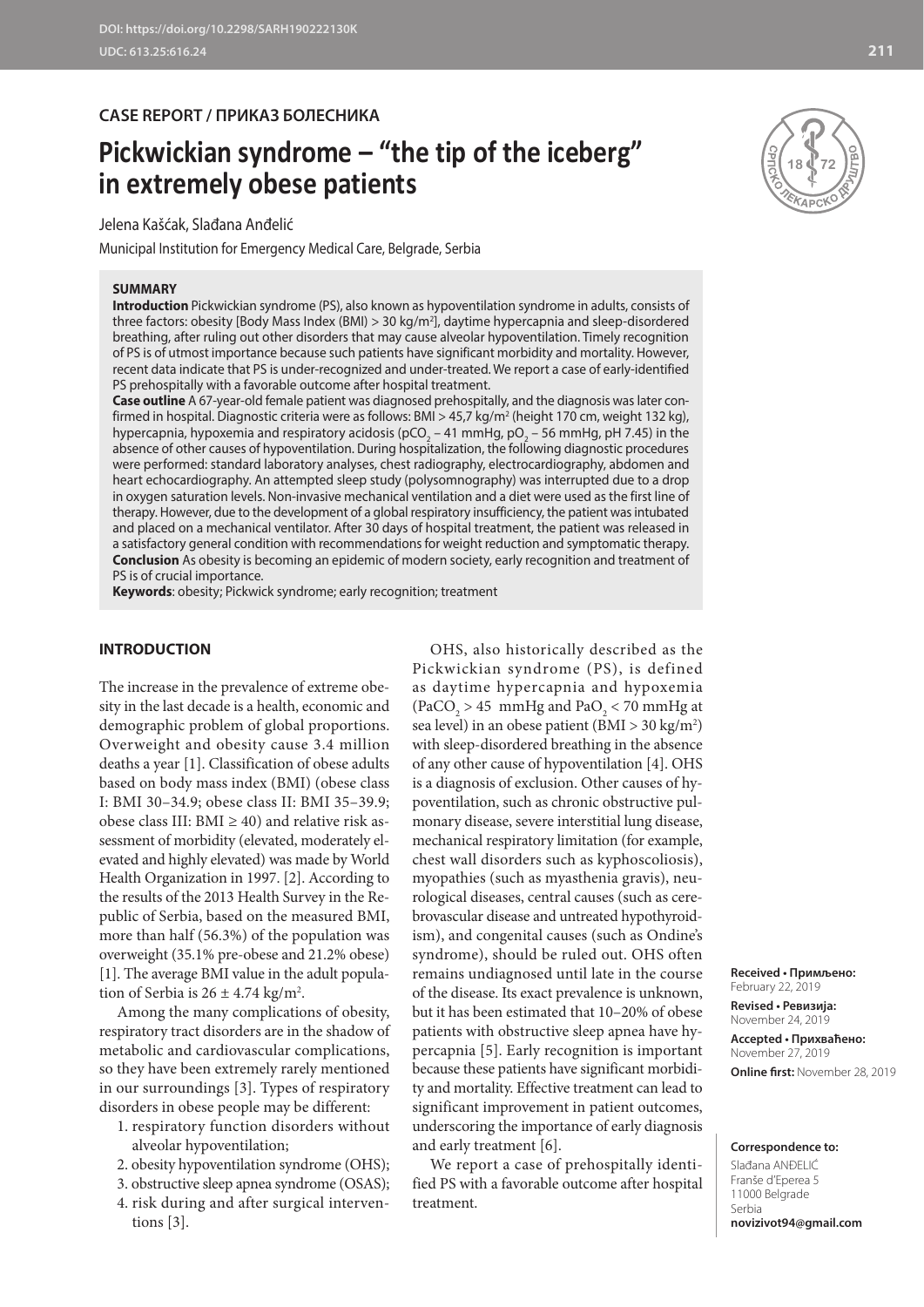## **CASE REPORT**

An emergency medical service team intervened because of severe choking of a 67-year-old female patient. She lived alone. The emergency medical service doctor found that the patient is extremely centrally obese (android type), BMI 45.7 kg/cm<sup>2</sup> (height 170 cm, weight 132 kg), moving with difficulty. In medical history, the patient previously stated difficulties breathing, worsening in the lying position, fatigue even during minor activities, as well as all-day drowsiness. The problems have been more pronounced over the previous seven days. Furthermore, she has urinary incontinence and "swollen stomach". The patient treats hypertension with fosinopril, which she takes irregularly. She had been smoking for the last 40 years (three packs a day). The patient denies any loss of consciousness, allergies, previous pulmonary, otorhinolaryngological, neurological, cardiological, metabolical (diabetes mellitus) and endocrinological diseases, as well as chronic use of sedatives. On examination, the patient is mildly somnolent (Glasgow Coma Score 13), oriented, afebrile, dyspnoic (respiratory rate 20/min.), facial plethora, cyanotic (central cyanosis), anicteric. Patient's aspect was severe. There was weakened respiratory noise above the lungs, crackles basal left, oxygen saturation  $(SaO<sub>2</sub>)$  44%. Heart rate was rhythmic, sounds somewhat quieter. Blood pressure was 160/90 mmHg. The palpation of internal abdominal organs was difficult due to pronounced obesity. No peripheral edema. Electrocardiography (ECG): sinus rhythm, heart rate 110/min., S wave in D1 and from V1 to V6, without acute changes in the ST segment. Hundred-percent  $O_2$  is applied through an oxygen mask at a dose of 6 L/min. The patient was transported to hospital under the diagnosis of suspected PS.

On admission to hospital, the patient's status remained unchanged, with slightly corrected SaO<sub>2</sub> (58%). Gas analyses with no oxygen therapy when awake were:  $pO_2$  56 mmHg,  $pCO_2$  41 mmHg, pH 7.45. Due to the development of a global respiratory insufficiency (pO<sub>2</sub> 34 mmHg, pCO<sub>2</sub> 67 mmHg, pH 7.24) and the need for ventilatory support, the patient was moved to

the Respiratory Unit. She is initially connected to noninvasive mechanical ventilation. Because of inefficient gas exchange, the patient was intubated and placed on a mechanical ventilator. After being stabilized, the patient was extubated, connected to non-invasive mechanical ventilation and then put on oxygen therapy.

Table 1 shows diagnostic procedures performed during hospitalization. Laboratory test results are shown in Table 2.

The treatment included: therapeutic diet (very-lowcalorie diet), crystalloid infusions, electrolytes, antibiotics (ceftazidime, moxifloxacin, vancomycin), anticoagulants (low-molecular-weight heparin, then oral), angiotensin converting enzyme inhibitors, Ca antagonists, gastrointestinal agents and other symptomatic and supportive therapies.

Due to paroxysms of atrial fibrillation (Figure 1), amiodarone was included. The patient was converted to sinus rhythm with occasional paroxysmal atrial fibrillation.

After 30 days of hospital treatment, the patient was released in a satisfactory general condition with recommendation of the following therapy: lifestyle interventions (dietary changes and physical exercise), amiodarone 200 mg  $1 \times 1$  (five days), enalapril 10 mg  $2 \times 1$ , amlodipine 5 mg  $1 \times 1$ , furosemide 40 mg  $1 \times 1$  with 1 gr KCl, acenocoumarol  $1 \times 1/2$  until international normalized ratio medical check-up (goal international normalized ratio between 2 and 3), pantoprazole 20 mg  $1 \times 1$ . The patient had scheduled appointments with a pulmonologist and a cardiologist 15 days after hospital release, and glycemia and Hemoglobin A1c tests after a month.

### **DISCUSSION**

A high suspicion of PS is critical for setting the PS diagnosis [7]. Our patient fulfilled the clinical criteria (SpO<sub>2</sub>) 44%, dyspnea on exertion, but also at rest, in unbecoming and uncomfortable positions of the body, facial plethora, elevated level of bicarbonates in the blood). According to

|  | <b>Table 1.</b> Diagnostic test and results |
|--|---------------------------------------------|
|--|---------------------------------------------|

| Diagnostic test                                                                   | Results                                                                                                                                                                                                                                                                                                                                                                                                                                                                                                                                                                                                                                                                                                                                                                                                                                                                                                                                                                                                                                               |
|-----------------------------------------------------------------------------------|-------------------------------------------------------------------------------------------------------------------------------------------------------------------------------------------------------------------------------------------------------------------------------------------------------------------------------------------------------------------------------------------------------------------------------------------------------------------------------------------------------------------------------------------------------------------------------------------------------------------------------------------------------------------------------------------------------------------------------------------------------------------------------------------------------------------------------------------------------------------------------------------------------------------------------------------------------------------------------------------------------------------------------------------------------|
| Chest x-ray                                                                       | Left basal accentuated vascular markings with suspected initial signs of consolidation. Slightly<br>voluminous chylous fluid. No signs of pleural effusion.                                                                                                                                                                                                                                                                                                                                                                                                                                                                                                                                                                                                                                                                                                                                                                                                                                                                                           |
| Echocardiographic examination<br>of the heart complicated by the<br>constitution. | Left pulmonary artery dilated 46 cm seems free. Mitral valve degenerately altered velum, mild mitral<br>regurgitation and transmitral flow in the type of pseudonormalization are recorded. Left ventricle of<br>normal dimensions, hypertrophic walls 14/12mm, preserved global systolic functions ejection fraction<br>45-50%. The assessment of regional kinetics is difficult but there seems to be no regional asynergy E/e<br>13.6. Aortic bulb of normal diameter at the root and the ascendant part with atherosclerotically altered<br>walls. Aortic valve of degenerately altered velum, partly sclerotic, preserved coaptation and disturbed<br>separation. Increased flow rates over aortic valve Vmax 2.26 m/sec, mild aortic stenosis. Dilated right<br>cavities, limit functions right ventricle tricuspid annular plane systolic excursion 22 mm, mild tricuspid<br>requrgitation and systolic pressure in the right ventricle of about 35 mmHg registered. The pericardium<br>is not split. Fat pad in front of the right ventricle. |
| Abdominal echocardiographic<br>examination                                        | In the accessible part the liver is homogenous, steatosis, without focal lesions. The gallbladder, bile<br>ducts, pancreas, aorta, and retroperitoneal space (not fully visualized) without visible changes. Spleen<br>and both kidneys no appreciable disease. Bladder almost empty, a catheter placed. No free fluid in the<br>abdomen.                                                                                                                                                                                                                                                                                                                                                                                                                                                                                                                                                                                                                                                                                                             |
| Polysomnography                                                                   | As there was suspicion of sleep apnea syndrome, a sleep study (polysomnography) was attempted,<br>which was interrupted due to a drop in SaO, levels and the necessity to resume oxygen therapy.                                                                                                                                                                                                                                                                                                                                                                                                                                                                                                                                                                                                                                                                                                                                                                                                                                                      |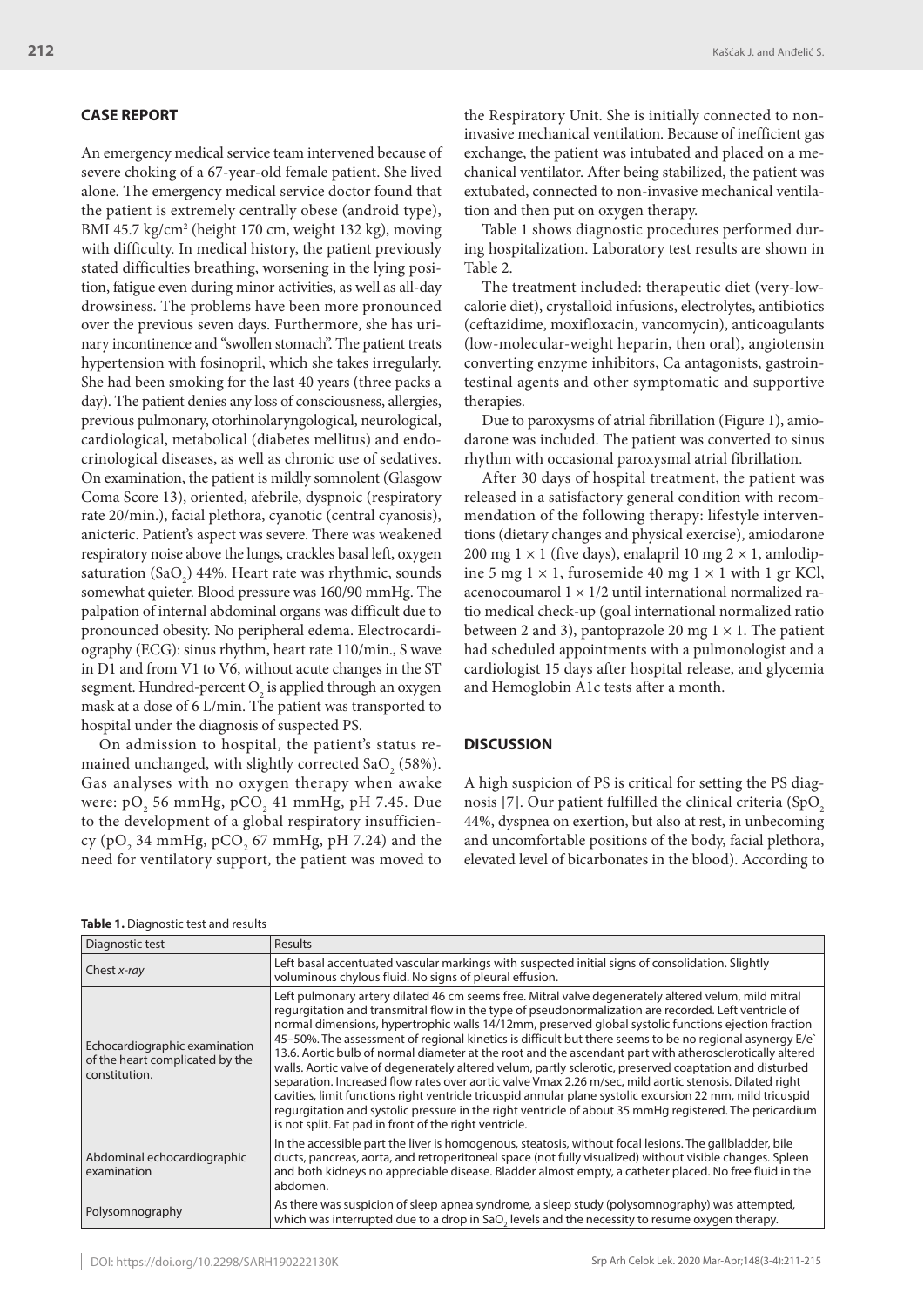| Laboratory test                                                   | Result |      | Laboratory test                                                          | Result |      |  |  |
|-------------------------------------------------------------------|--------|------|--------------------------------------------------------------------------|--------|------|--|--|
| Reference ranges                                                  | max.   | min. | Reference ranges                                                         | max.   | min. |  |  |
| <b>WBC</b><br>$3.9 - 10 \times 10^9$ /l                           | 10.8   | 6.1  | Urea<br>2.8-7.2 mmol/l                                                   | 10.1   | 3.7  |  |  |
| <b>Neu</b><br>40-70%                                              | 84.7   | 70   | Cre<br>53-124 µmol/l                                                     | 158    | 86   |  |  |
| Eo<br>$0 - 6%$                                                    | 10     |      | <b>CK</b><br>26-192 U/L                                                  | 2511   | 33   |  |  |
| <b>RBC</b><br>3.86-5.08 $\times$ 10 <sup>9</sup> /l (women)       | 4.51   |      | <b>CKMB</b><br>24 U/L                                                    | 66     | 44   |  |  |
| Hgb<br>110-180 g/l                                                | 154    |      | <b>ALT</b><br>8-41 U/L                                                   | 63     | 57   |  |  |
| PLT<br>$140 - 450 \times 10^9$ /l                                 | 189    |      | AST<br>7-36 U/L                                                          | 86     | 33   |  |  |
| CRP<br>$< 5$ mg/l                                                 | 57.9   | 10.9 | LDH<br>$< 241$ U/L                                                       | 353    | 188  |  |  |
| <b>TPI</b><br>$< 0.75$ mmol/l                                     | < 0.20 |      | qGT<br>5-35 U/L (women)                                                  | 122    | 51   |  |  |
| Na<br>136-145 mmol/l                                              | 140    |      | <b>TP</b><br>$66 - 81$ g/L                                               | 1.36   |      |  |  |
| Ca<br>2.25-2.75 mmol/l                                            | 1.9    |      | Fe<br>8.9-30 µmol/l                                                      | 7      |      |  |  |
| K<br>$3.5 - 5$ mmol/l                                             | 5.2    | 3.7  | UIBC <sub>2</sub><br>5-59 µmol/l (women)                                 | 56     |      |  |  |
| HCO <sub>3</sub><br>$24 - 29$ mmol/l                              | 32     |      | <b>TIBC</b><br>49-75 µmol/l (women)                                      | 62     |      |  |  |
| Glu<br>3.5-6.1 mmol/l                                             | 10.1   | 5    | Pro BNP<br>$<$ 125 pg/ml                                                 | 2800   | 243  |  |  |
| Oncomarkers and thyroid gland hormones are in the reference range |        |      |                                                                          |        |      |  |  |
| Microbiological analysis                                          |        |      | Corynebacterium spp. - diphtheroids in the smear in the tip of the tubus |        |      |  |  |
|                                                                   |        |      | Urine culture sterile                                                    |        |      |  |  |





**Figure 1.** Paroxysmal atrial fibrillation electrocardiography

some data, targeted anamnesis and/or heteroanamnesis have a high sensitivity of 90-100%, but significantly lower specificity: 50–70% [8]. Obesity per se leads to a greater likelihood of diseases such as systemic arterial hypertension, diabetes, dyslipidemia, and hypothyroidism [4]. Additional questions are directed towards sleep, snoring, daily somnolence, possible cyanosis, and pulmonary and

cardiovascular symptoms. In physical examination, respiratory noises are mostly reduced due to a thick layer of subcutaneous tissue on the thorax. In uncomplicated cases, early inspiratory basal crackles can be detected (in our patient on the left side). Heart tones are usually quiet, but during the aggravation of the illness, there may be arrhythmia. The ECG finding in our patient indicates an atrial fibrillation that has been arrested with amiodarone. Frequent finding is arterial hypertension due to obesity, smoking, hypoxemia (in our case  $\text{SaO}_2$  was 44%), and other factors. Evidence of right ventricle enlargement from pulmonary hypertension that complicates advanced OHS may be seen on ECG and echocardiogram [9].

History and examination cannot diagnose OHS alone, but it requires the demonstration of daytime hypercapnia [5]. Certain laboratory results complete the anamnesis and physical examination [elevated serum bicarbonate (> 27 mEq/L), hypercapnia (arterial pressure of carbon dioxide PaCO<sub>2</sub> > 45 mmHg), hypoxemia (PaO<sub>2</sub> < 70 mmHg), polycythemia]. Patients suspected of having OHS can initially be screened by pulse oximetry and by determination of serum levels of venous bicarbonate.  $SpO<sub>2</sub>$  values < 93% on pulse oximetry would be suggestive of hypoventilation. A serum bicarbonate level  $\geq$  27 mEq/L had a sensitivity of 92% and a specificity of 50%, justifying its use in screening [10]. A raised bicarbonate (> 27 mmol/L) or base excess (> 3 mmol/L) in the absence of another cause for a metabolic alkalosis in an obese individual with a PaCO<sub>2</sub> < 45 mmHg may be an early indicator of OHS,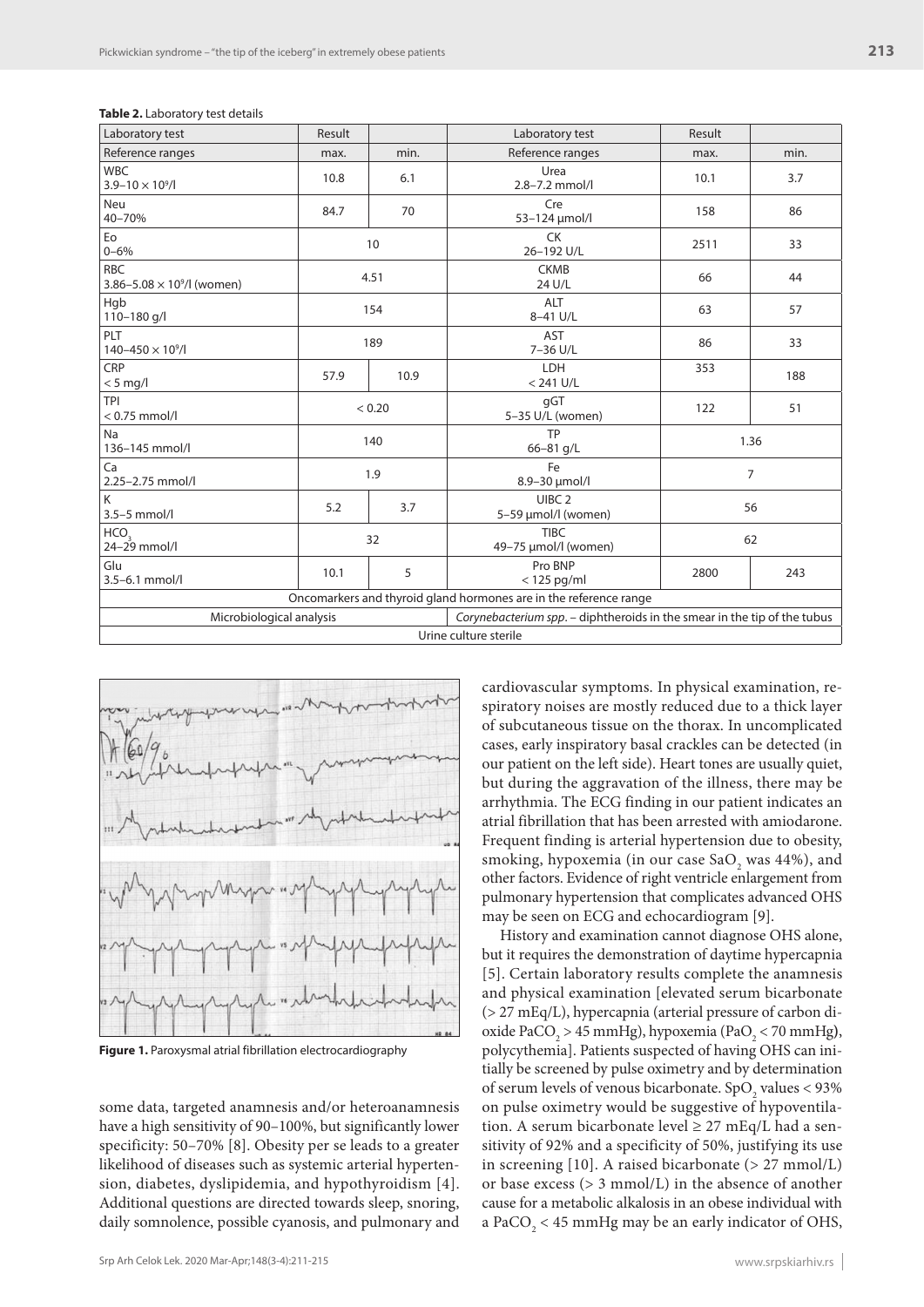warranting closer investigation [11]. We noted similarly. Blood tests are also recommended for the identification of hypothyroidism and polycythemia. A chest radiograph should be performed to exclude parenchymal lung disease, chest wall disease, asymmetrical elevation of a hemidiaphragm (diaphragm paralysis), and cardiomegaly.

The gold standard for diagnosing OSAS is polysomnography, which involves non-invasive measurement of vital parameters during sleep. According to published allegations 90% of PS patients have coexisting OSAS, however, due to unsuccessful polysomnography and missing heteroanamnesis (the patient lived alone), we were unable to confirm this theory [9]. Because symptoms are nonspecific, the diagnosis of PS is frequently delayed. It is commonly misdiagnosed as asthma or chronic obstructive pulmonary disease, and some patients are not diagnosed until hospitalization for acute-on-chronic respiratory failure occurs [12]. However, recent data indicate the OHS is under-recognized and under-treated [13].

In our case, the diagnosis of PS was based on: BMI > 45.7 kg/m<sup>2</sup>, hypercapnia, hypoxemia and respiratory acidosis (pCO<sub>2</sub> 41 mmHg, pO<sub>2</sub> 56 mmHg, pH 7.45) in the absence of other causes of hypoventilation. Comorbidities such as heart failure, coronary artery disease, and

#### **REFERENCES**

- 1. Government of the Republic of Serbia. Regulation on the National program for the prevention of obesity in children and adults. Official Gazette of the Republic of Serbia, No. 9/2018.
- 2. Mialich SM, Silva RB, Jordao AA. Cutoff points of BMI for classification of nutritional status using bioelectrical impedance analysis. J Electr Bioimp. 2018;9(1):24–30.
- 3. Fernandez C, Manuel A. Obesity, respiratory disease and pulmonary infections. Ann Res Hosp. 2017;38(1):1–9.
- 4. Athayde RAB, Oliveira Filho JRB, Lorenzi Filho G, Genta PR. Obesity hypoventilation syndrome: a current review. J Bras Pneumol. 2018;44(6):510–8.
- 5. Masa JF, Pépin JL, Borel JC, Mokhlesi B, Murphy PB, Sánchez-Quiroga MA. Obesity hypoventilation syndrome. Eur Respir Rev. 2019;28(151):1–14.
- 6. Borel JC, Borel AL, Piper AJ. NERO: a pilot study but important step towards comprehensive management of obesity hypoventilation syndrome. Thorax. 2018;73(1):5–6.
- 7. Elsayed AY, El-Shafey MM, Abdelgawad TT, Abdelhady Ali R. Predictors of early diagnosis of obesity hypoventilation syndrome among patients with sleep disordered breathing. Egypt J Chest Dis Tuberc. 2017;66(3):453–8.
- 8. Selva A, Sanabria AJ, Pequeño S, Zhang Y, Solà I, Pardo-Hernandez H, et al. Incorporating patients'views in guideline development: asystematic review of guidance documents. J Clin Epidemiol. 2017;88:102–12.

*cor pulmonale* are more common in patients with OHS, and the likelihood that such patients will require invasive mechanical ventilation or intensive care unit admission is also increased. Non-invasive positive airway pressure, together with weight loss are the initial first line therapies for patients with OHS [14, 15]. After a global respiratory failure had developed, our patient was intubated and placed on a mechanical ventilator. Mortality rate in PS is increased due to the respiratory and cardiac consequences of obesity as such.

It is critical for physicians to be able to recognize and treat obesity-associated diseases because obesity has become a national epidemic. OHS is still a poorly recognized entity in Serbia. Delayed diagnosis of OHS is associated with an increase in morbidity, mortality, and costs of care of patients who are more severely ill.

### **Informed consent**

Written informed consent in Serbian was obtained from the patient for this case report publication, including the accompanying images, case history and data.

**Conflict of interest**: None declared.

- 9. Alawami M, Mustafa A, Whyte K, Alkhater M, Bhikoo Z, Pemberton J. Echocardiographic and electrocardiographic findings in patients with obesity hypoventilation syndrome. Intern Med J. 2015;45(1):68–73.
- 10. BaHammam AS. Prevalence, clinical characteristics, and predictors of obesity hypoventilation syndrome in a large sample of Saudi patients with obstructive sleep apnea. Saudi Med J. 2015;36(2):181–9.
- 11. Manuel AR, Hart N, Stradling JR. Is a raised bicarbonate, without hypercapnia, part of the physiologic spectrum of obesity-related hypoventilation? Chest. 2015;147(2):362–8.
- 12. Tatusov M, Joseph JJ, Cuneo BM. A case report of malignant obesity hypoventilation syndrome: A weighty problem in our ICUs. Respir Med Case Rep. 2016;20:38–41.
- 13. Msaad S, Kammoun S, Hajkacem F, Kammoun R, MasmoudI K, Marakchi R, et al. Reflections on Obesity Hypoventilation Syndrome. Sleep Disord Ther. 2018;7(1):1–2.
- Branstiter GW, Lempert NL, Sotomayor T, Crombet O, Murray PJ, Patra KP. Obesity hypoventilation syndrome in a 12-year-old child requiring therapeutic phlebotomy: case report and review of the literature. Pediatr Int. 2014;56(6):e99–e101.
- 15. Zubair A, Imran MH, Muhammad K, Tanveer H, Abdul S, Arshad R. Pickwickian syndrome. EC Pulmonology and Respiratory Medicine. 2018;7(11):813–5.